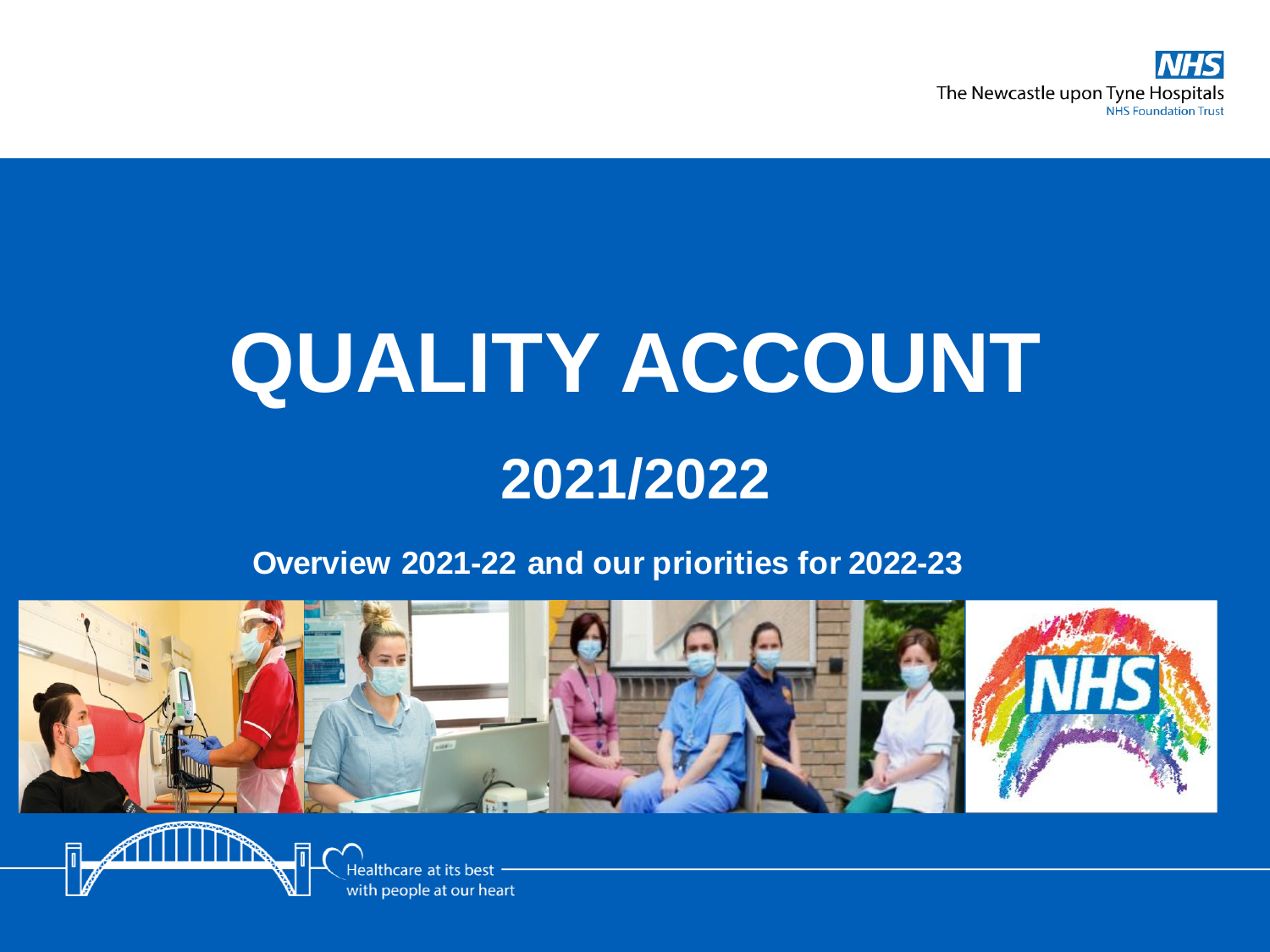

#### **Purpose of Session**

 $\Box$ 

- Current position in relation to the Pandemic
- Update on progress against Quality Account Priorities 2021/22
- Discuss and provide any feedback on the proposed Quality Account priorities for 2022/23

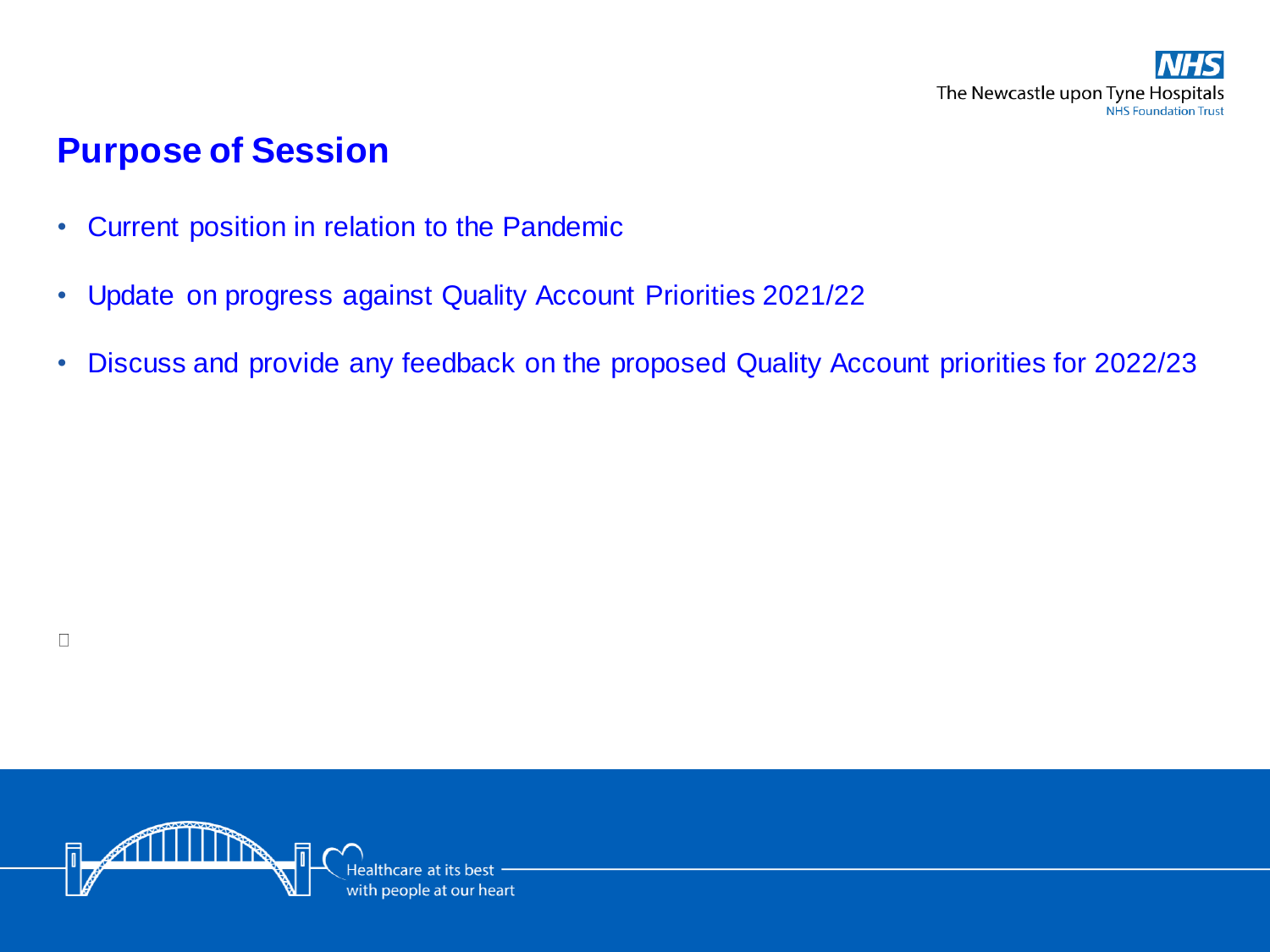## **How we identify Quality Priorities**

- National Benchmarking
- Local and national audit
- National priorities

 $\Box$ 

- Analysis of incidents & complaints
- Feedback from national and local patient surveys

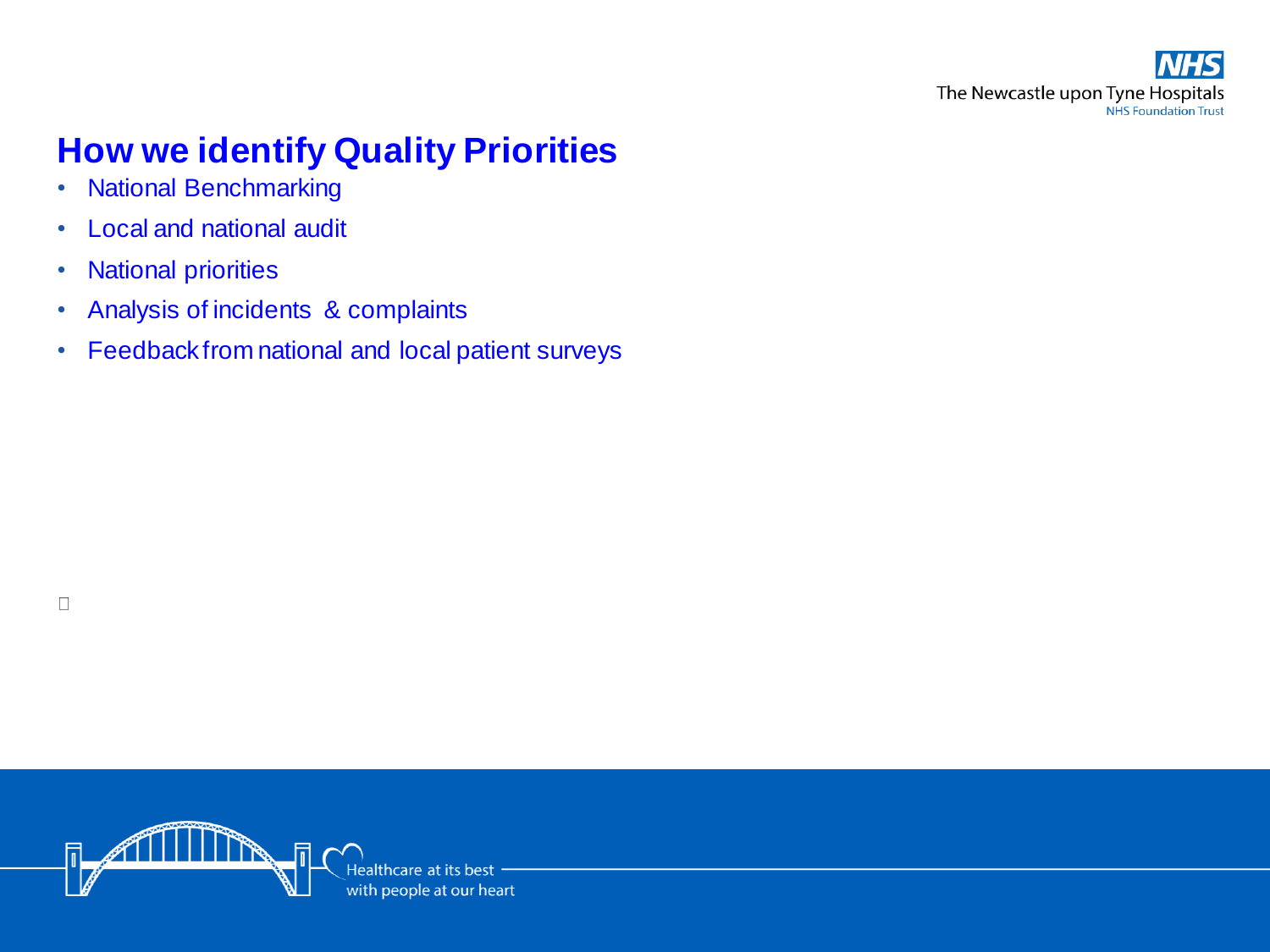## **Patient Safety**

**Priority 1** - Reducing Healthcare Associated Infections(HCAIs) – focusing on COVID-19, Methicillin-Sensitive Staphylococcus Aureus (MSSA ) / Gram negative Blood Stream Infections (*GNBSI*) / *C. difficile* infections:

- Prevent transmission and HCAI COVID-19 in patients and staff.
- Internal 10% year on year reduction of MSSA bacteraemias.
- National ambition to reduce *GNBSI* with an internal aim of 10% year on year reduction.
- Sustain a reduction in *C. difficile* infections in line with national trajectory.

157 cases of hospital acquired *C. difficile* infections

**Staphylococcus Aureus bacteraemias**

0 case MRSA 97 cases MSSA **Gram negative bacteraemias**

187 cases *E. coli* 138 cases Klebsiella 39 cases Pseudomonas aeruginosa

*Figures April 1st 2021 – February 28th 2022*

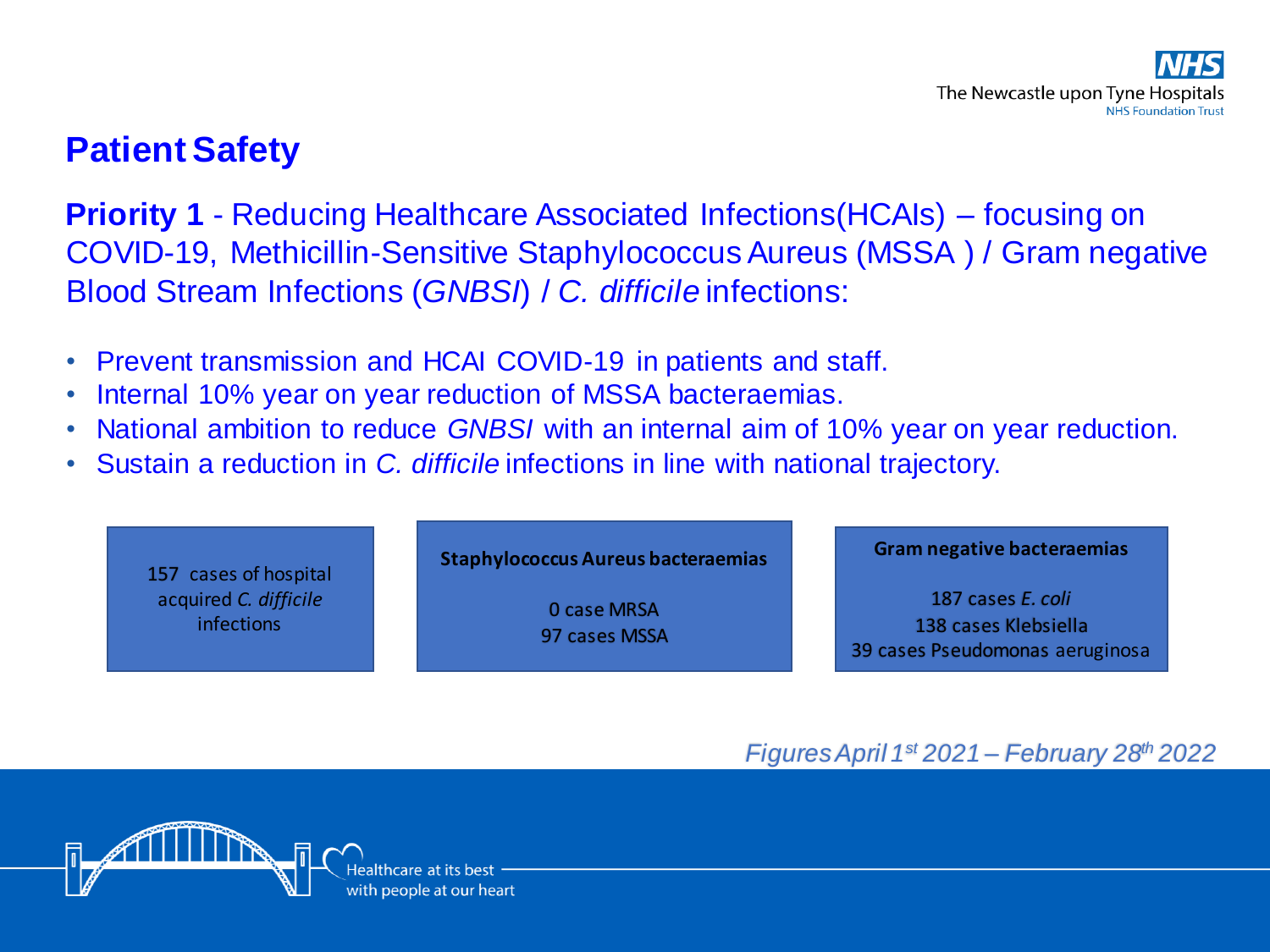## **Patient Safety**

#### **Priority 2 –** Pressure Ulcer Reduction – Community Acquired Pressure Damage whilst under care of our District Nursing Teams

- Significantly reduced Community acquired PU damage (specifically PU graded category II,III,IV)
- Development of dashboards which allowed community teams to have a visual aid of where pressure ulcers are occurring.
- Undertook quality improvement work on targeted localities who report the highest number and rate of pressure damage.
- Increased the visibility and support provided by the Tissue Viability team to frontline clinical staff to assist in the prevention of pressure ulcers.
- Ensure we have a skilled and educated workforce with a sound knowledge base of prevention of pressure ulcers and quality improvement methodology.



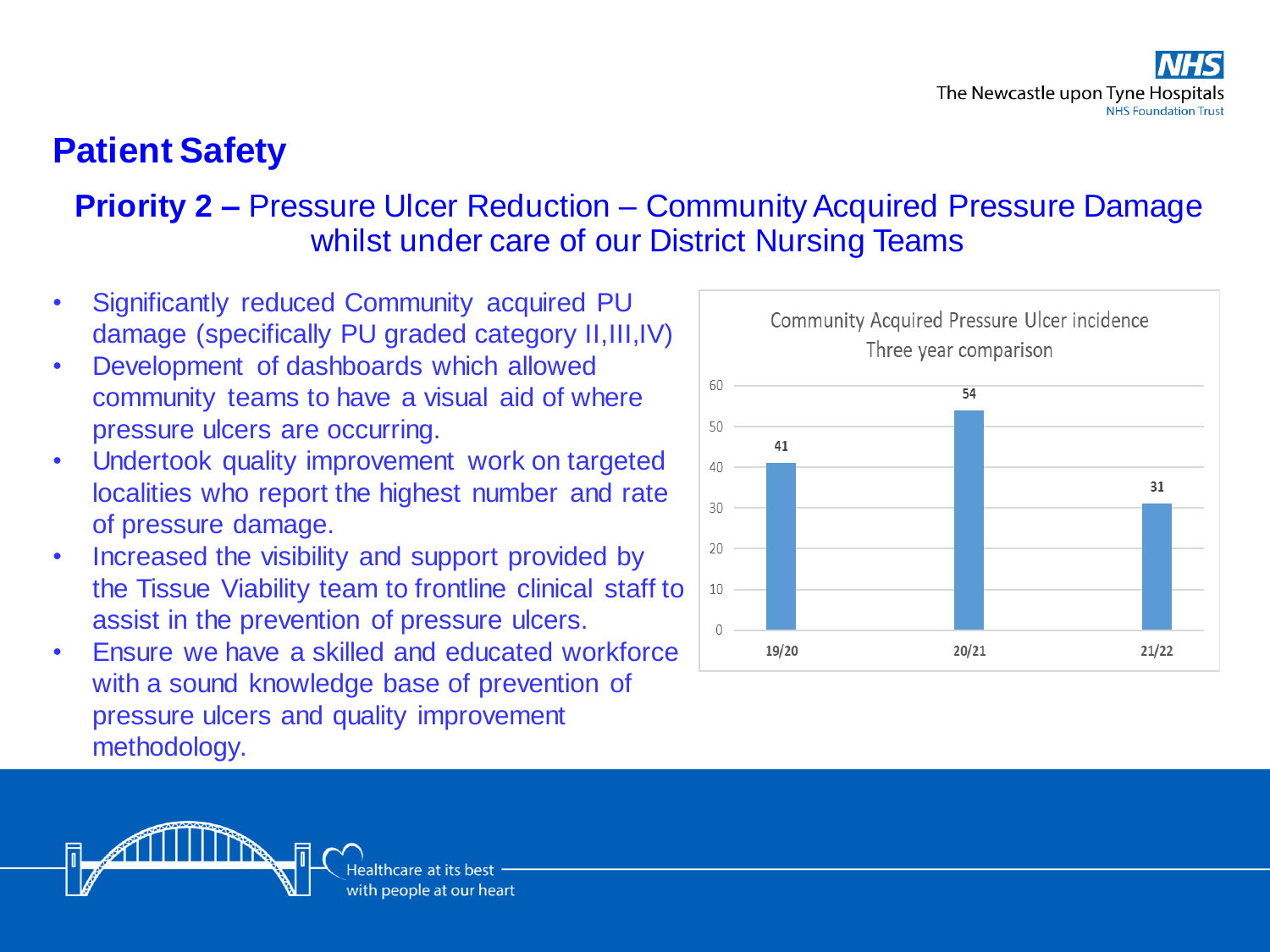## **Patient Safety**

#### **Priority 3** - Management of Abnormal Results

- Appointed a clinical lead for the management of abnormal results & Reviewed Trust Investigation processes.
- Entered into a development partnership with 3M to use their "Follow-Up Finder" artificial intelligence technology to highlight the need for follow-up investigations indicated in freetext reports, and develop this functionality to identify gaps in the closed loop from requesting a test to taking appropriate actions for patient care, using the Trust's Clinical Data Warehouse and Document Store.
- Until the viewer is fully tested and implemented, paper results will be produced as currently, ensuring at each stage that we are improving patient safety.

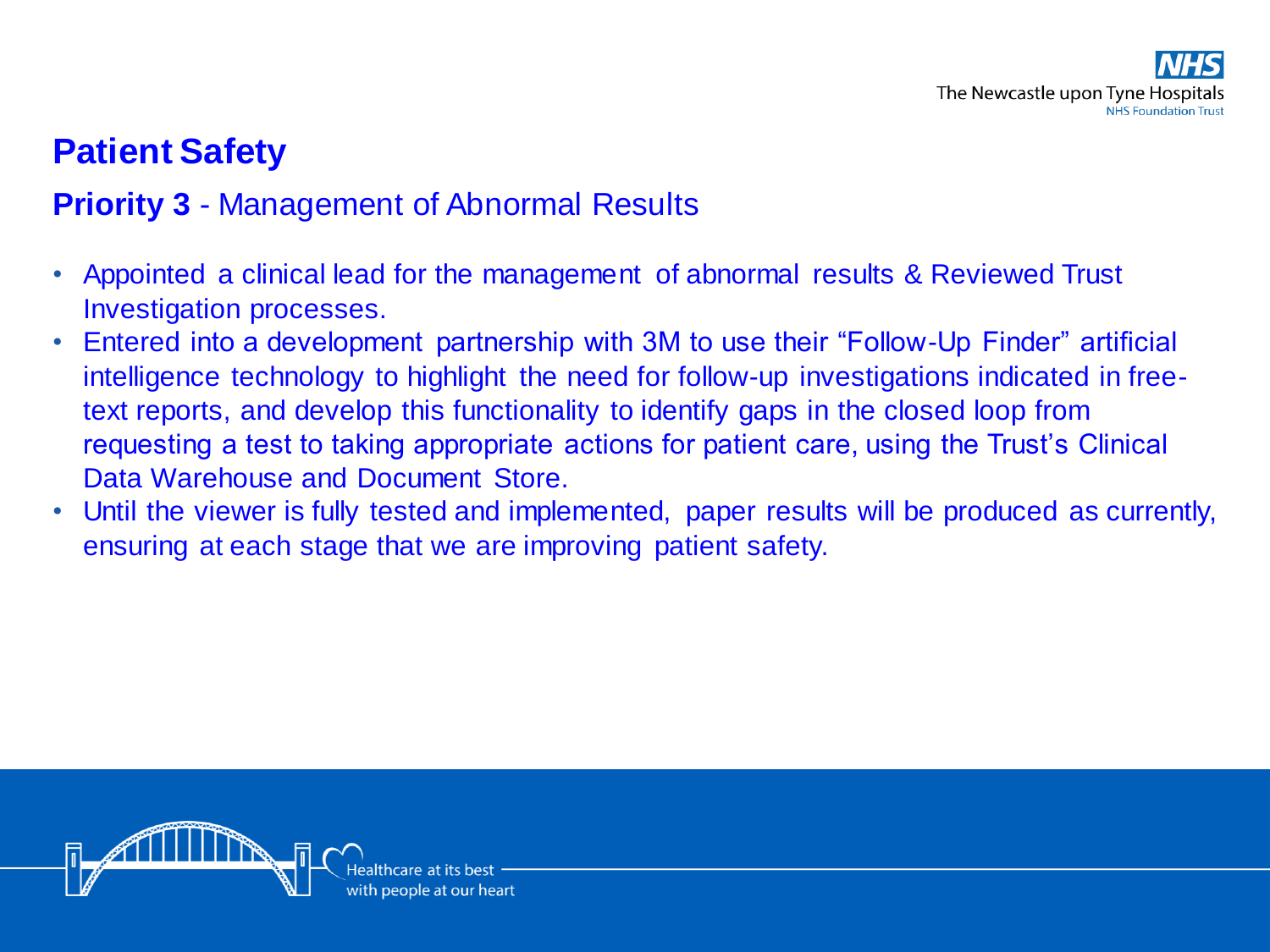## **Clinical Effectiveness**

#### **Priority 4** – Modified Early Obstetrics Warning Score (MEOWS)

- Create IT solution for identification of a pregnant/recently pregnant woman outside Women's services.
- IT development of an electronic MEOWS system to replace NEWS/PEWS for this group of women.
- The IT solution is now ready to proceed to the testing phase prior to go live.

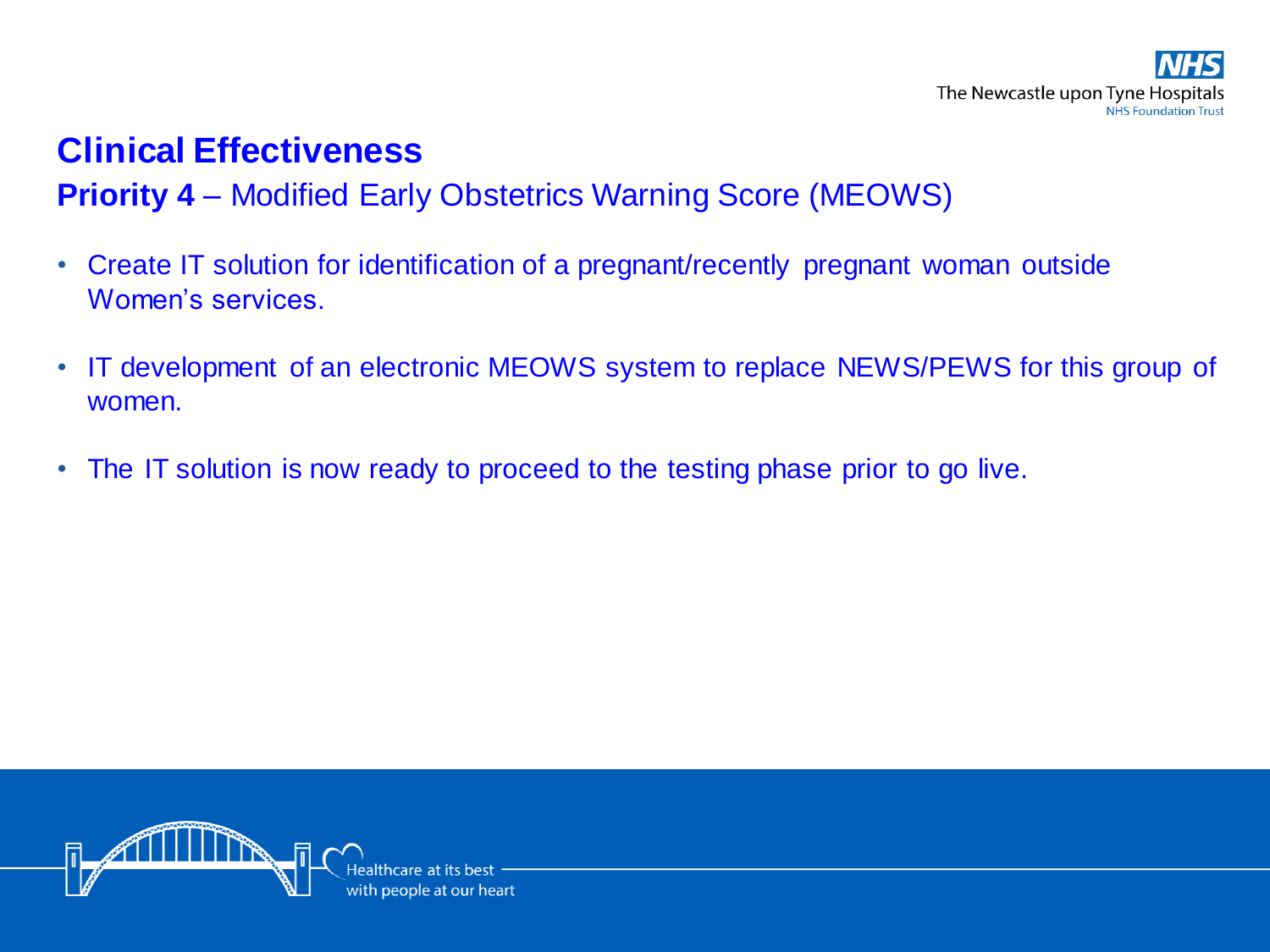## **Clinical Effectiveness**

#### **Priority 5** - Enhancing capability in Quality Improvement (QI)

- 15-20 improvement teams, involving 83 staff, each focused on a piece of improvement work on the IHI 'Improvement for Teams' Programme.
- 30 coaches to support teams with their improvement work on the IHI 'Improvement Coach' programme.
- 30 senior leaders on the IHI 'Leading for Improvement' programme to provide the senior support for the improvement teams to effectively progress their improvement work.
- An evaluation framework has been developed utilising 'A Framework to Guide Evaluations of QI Capacity Building' (Mery et al, 2017). Evaluation started July 2021 and will run throughout the duration of the IHI capability-building programmes.

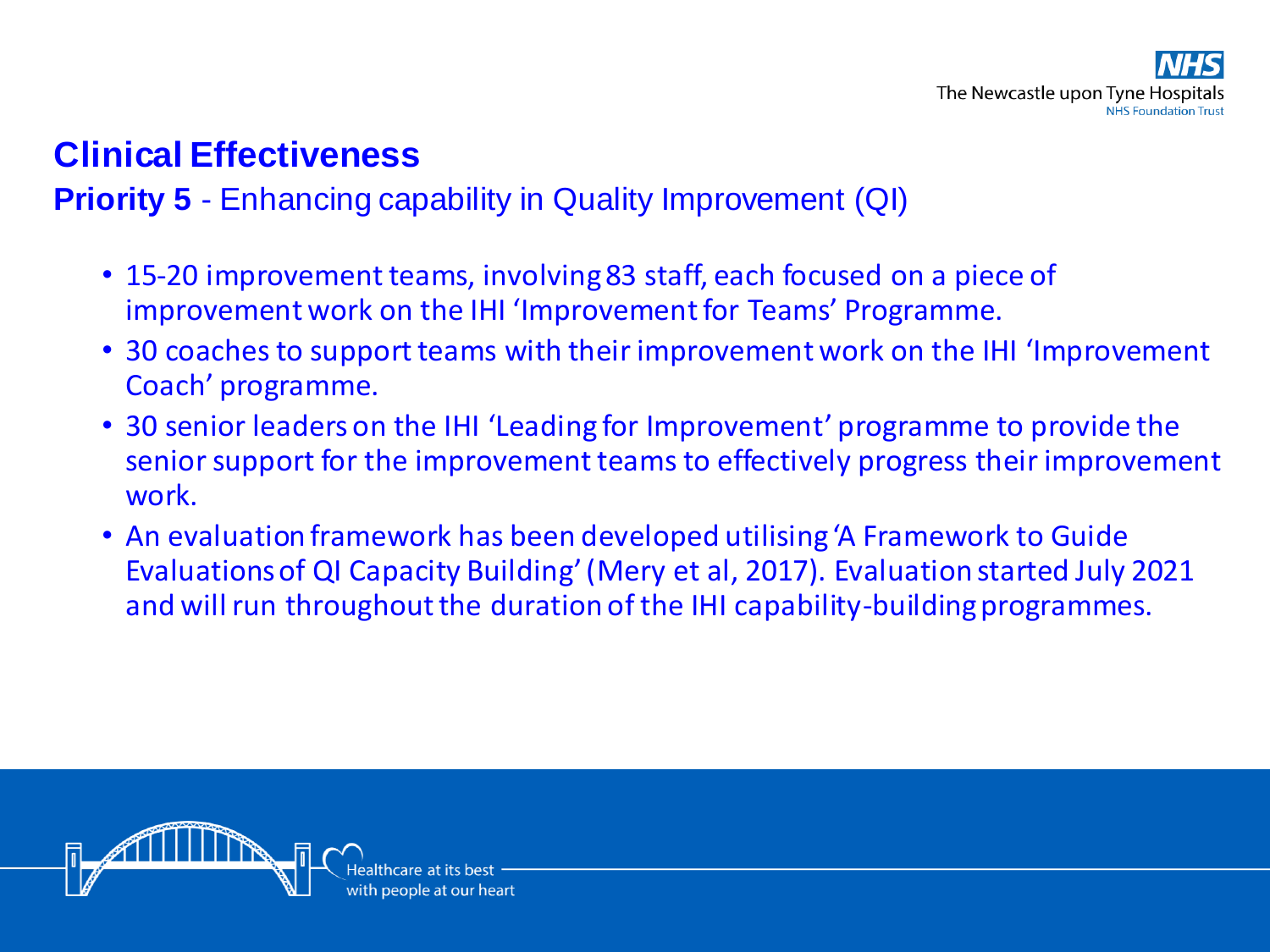

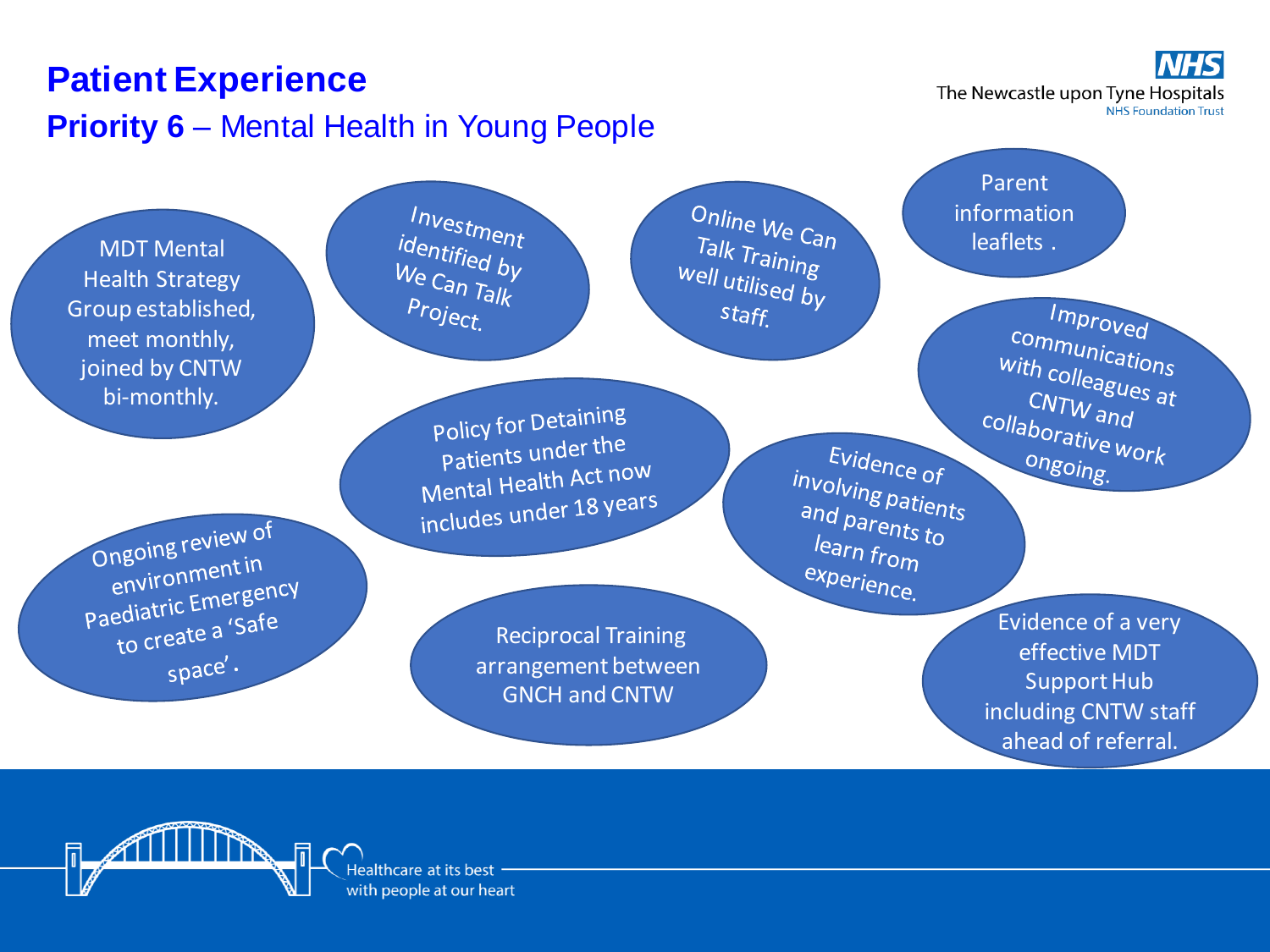## **Patient Experience**

#### **Priority 7** - Reasonable adjustments for patients with suspected, or know learning **disability**

- Mortality reviews for patients with a Learning Disability who die whilst in Trust care are timely.
- Pathways continue to be developed for adult patients requiring MRI/CT under sedation.
- Learning Disability flags are visible for adults and children with a learning disability.
- Learning Disability Liaison team to commence bi-monthly forums Trustwide to share learning and examples of good practise.
- Organisation registered for Improvement Standards 2021/22.
- Review of pathways and e-learning to determine if any adaptions required.
- Work ongoing in conjunction with North East and Cumbria Learning Disability Network and Great North Children Hospital (GNCH) anaesthetics to incorporate theatre attendance within passport for Children & Young People (CYP).
- Review the role of 'Champion' commenced with a view to incorporating Autism.
- Collaborative work with University of Northumbria for development of simulation training.
- STOMP and STAMP project work resumed.
- Trust committed to 'Weigh to Go' and seek accreditation.
- Diamond Standards to be launched in March 2022